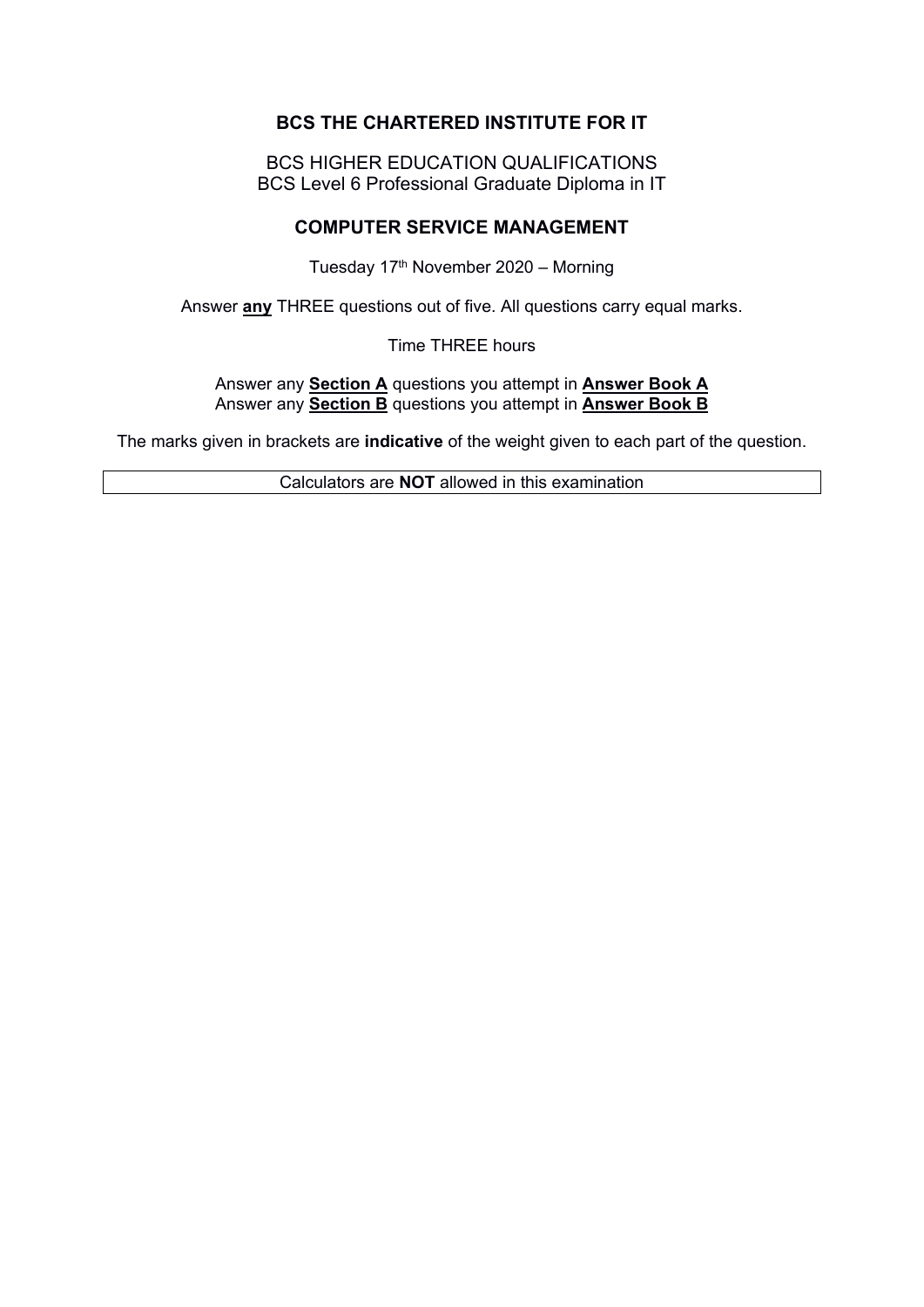#### **Section A Answer Section A in Answer Book A**

## **A1.**

The first line support function or Service Desk is an important function that is responsible for helping users resolve their incidents and dealing with their service requests.

Propose **FIVE** measures of Service Desk performance and for each measure, describe how it helps optimise the performance of the Service Desk.

**(25 marks)**

#### **A2.**

An often-quoted statistic is that 70-80% of incidents are caused by poorly controlled change.

a) Describe **FOUR** steps you could take to reduce the number of change-related incidents.

**(16 marks)**

b) Describe the relationships and dependencies between Problem Management and Change Management.

**(9 marks)**

#### **A3.**

IT services have many different stakeholder groups whose satisfaction is an important consideration in the provision of IT services.

a) Identify **THREE** different IT stakeholder groups and explain the different type of needs they have from IT services.

**(15 marks)**

b) Describe **FOUR** measures you would use to assess each stakeholder group's level of satisfaction with IT services.

**(10 marks)**